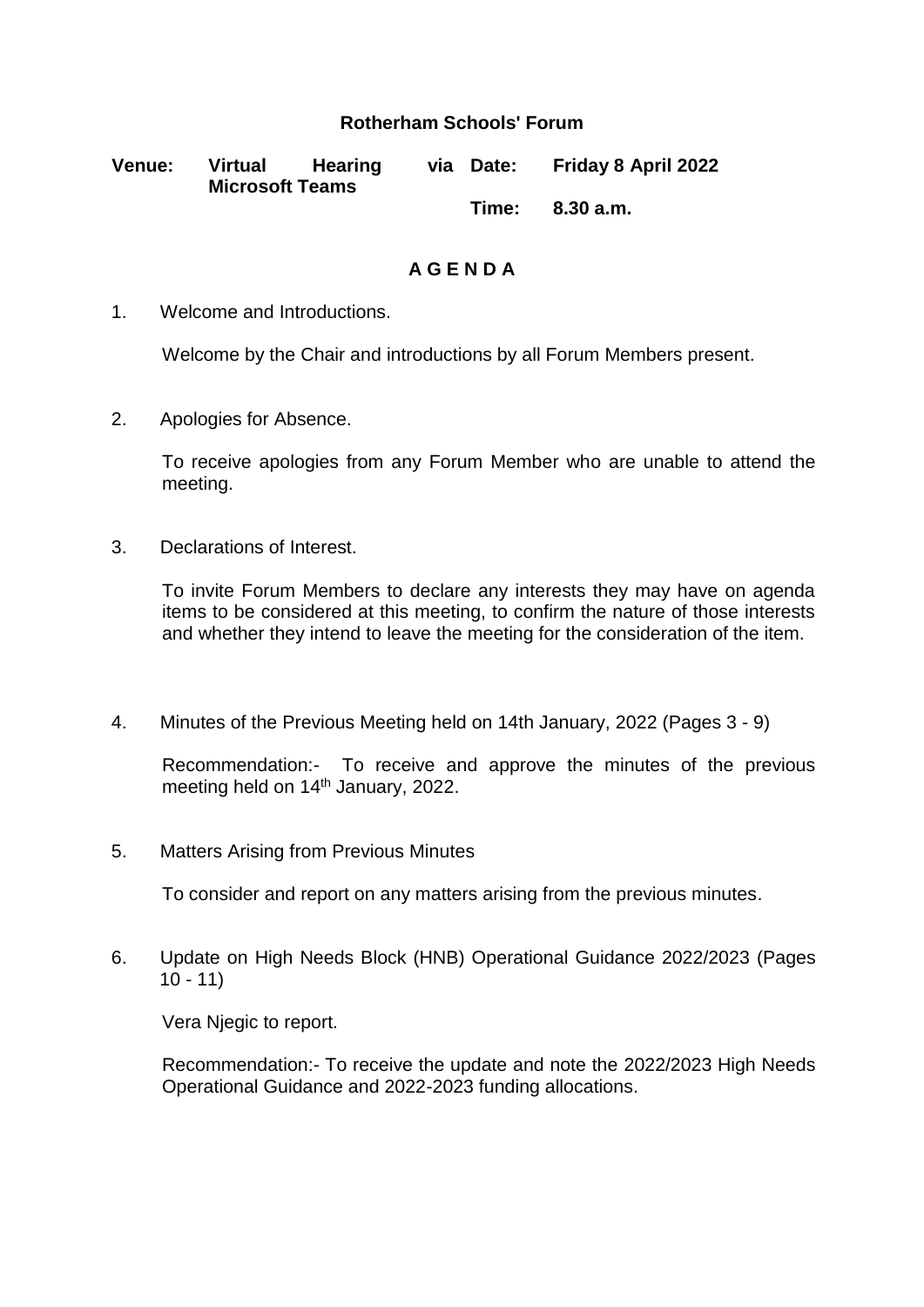7. Exclusions Update (Pages 12 - 30)

Dean Fenton to report.

Recommendation:- To receive the briefing note and Appendix 1 and note the contents.

8. Virtual School Update (Pages 31 - 98)

Peter Douglas and Tina Hohn to report.

Recommendation:- To receive the update and note the content.

9. Send Sufficiency Phase 3 Update

Nathan Heath to report.

Recommendation:- To receive the update and note the content.

10. Safety Valve

Nathan Heath to report.

Recommendation:- To receive the update and note the content.

11. School White Paper

Pam Ward to report.

Recommendation:- To note the Schools White Paper (link below) and note the content.

Schools White Paper delivers real action to level up education - GOV.UK (www.gov.uk)

12. SEND Green Paper

Julie Day to report.

Recommendation:- To view the SEND Green Paper (link below) and note the content.

[Ambitious reform for children and young people with SEND -](https://www.gov.uk/government/news/ambitious-reform-for-children-and-young-people-with-send?utm_medium=email&utm_campaign=govuk-notifications-topic&utm_source=9ae03d28-1716-4086-9ab0-a2ce7ea6020f&utm_content=daily) GOV.UK [\(www.gov.uk\)](https://www.gov.uk/government/news/ambitious-reform-for-children-and-young-people-with-send?utm_medium=email&utm_campaign=govuk-notifications-topic&utm_source=9ae03d28-1716-4086-9ab0-a2ce7ea6020f&utm_content=daily)